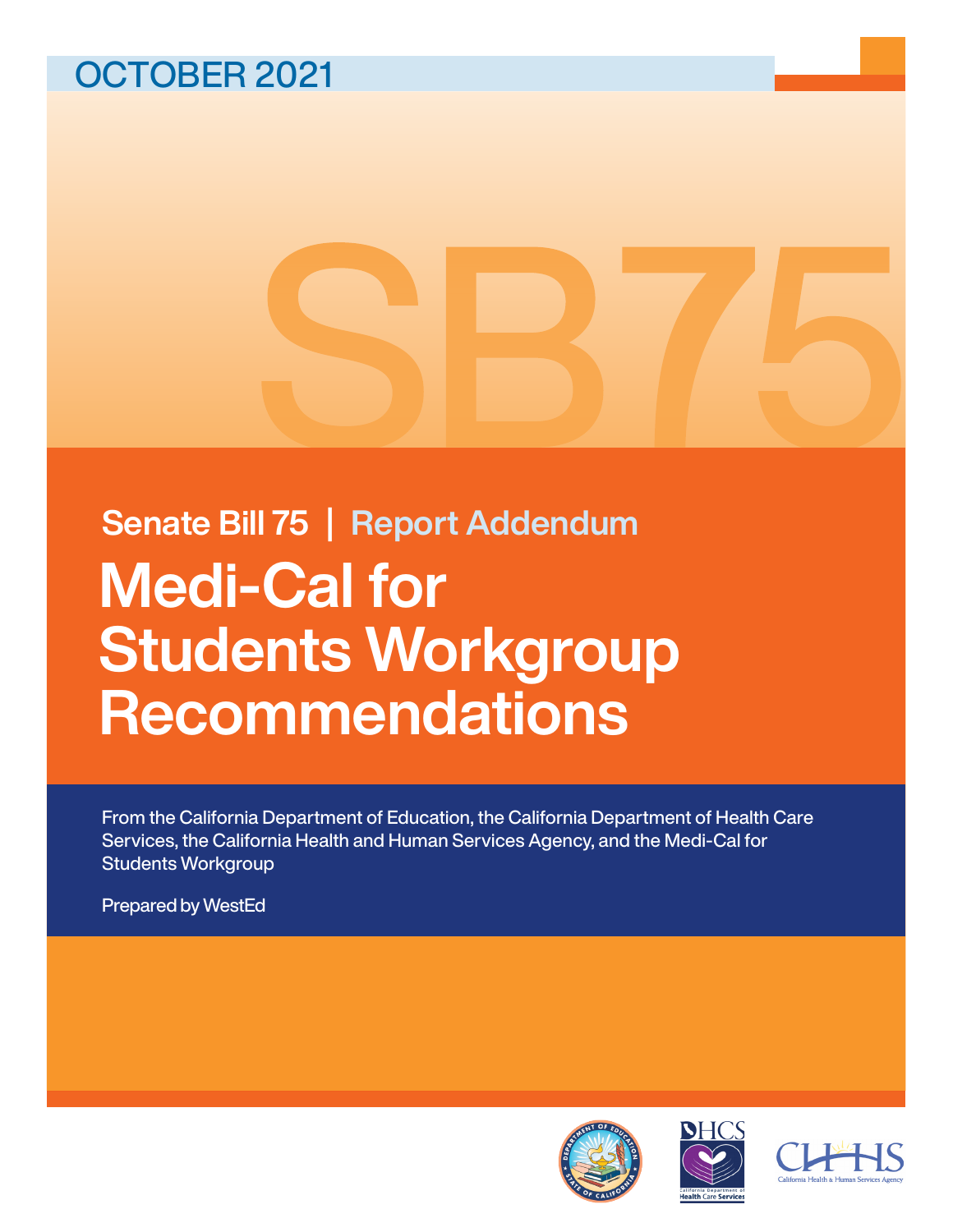**Suggested Citation:** California Department of Education, California Department of Health Care Services, California Health and Human Services Agency, and Medi-Cal for Students Workgroup. 2021. *Medi-Cal for Students Workgroup Recommendations Report Addendum.*  California Department of Education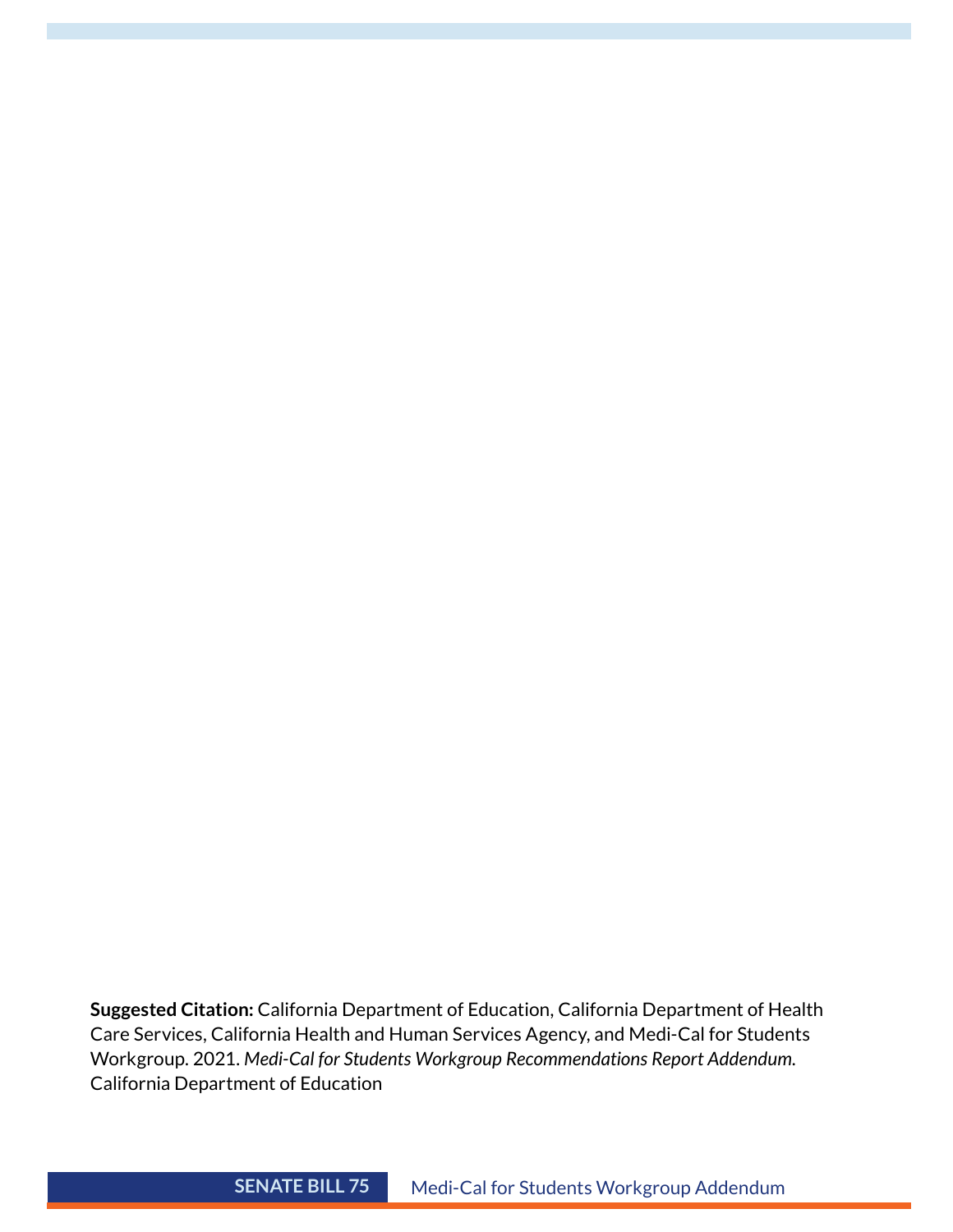### **Introduction**

The Medi-Cal for Students Workgroup Recommendations report was submitted to the California State Legislature and the California Department of Finance on October 1, 2021. The report provides recommendations for improving coordination and expansion of access to available federal Medicaid reimbursement for local educational agencies through the Local Educational Agency Medi-Cal Billing Option Program (LEA BOP), the School-Based Medi-Cal Administrative Activities (SMAA) Program, and the medically necessary federal Early and Periodic Screening, Diagnostic, and Treatment (EPSDT) benefit in California, under the authority of California *Education Code* Section 56477, added by Section 50 of Senate Bill 75 (Chapter 51, Statutes of 2019).

The recommendations were generated between February 2020 and May 2021 through a series of stakeholder engagement activities with the Medi-Cal for Students Workgroup ("Workgroup"), a 51-member workgroup representing a wide range of education and health system stakeholders, including school-based providers, school district administrators, county office leaders, nonprofit executives, and health plan representatives. These activities were guided by a 21-member steering committee composed of staff from the California Department of Education (CDE), the California Department of Health Care Services (DHCS), and the California Health and Human Services Agency (CHHS). The steering committee guided the Workgroup's activities and provided expert consultation regarding recommendation design. The processes for developing the recommendations and writing the final report were facilitated by WestEd.

A 21-member advisory group with representatives from the Legislature and the Department of Finance had the primary function of advising on the intent of the Senate Bill 75 legislation and associated reporting requirements. The advisory group provided an opportunity to keep staff members from the Legislature and the Department of Finance up to date on the progress of the Workgroup, and to generate a shared understanding, with Department of Finance and legislative staff, of the evolution of the recommendations. Members of the advisory group were quick to respond to the evolving Workgroup recommendations. This addendum to the Medi-Cal for Students Workgroup Recommendations report identifies the initiatives in the 2021–2022 California Budget that align with findings and recommendations made by the Workgroup.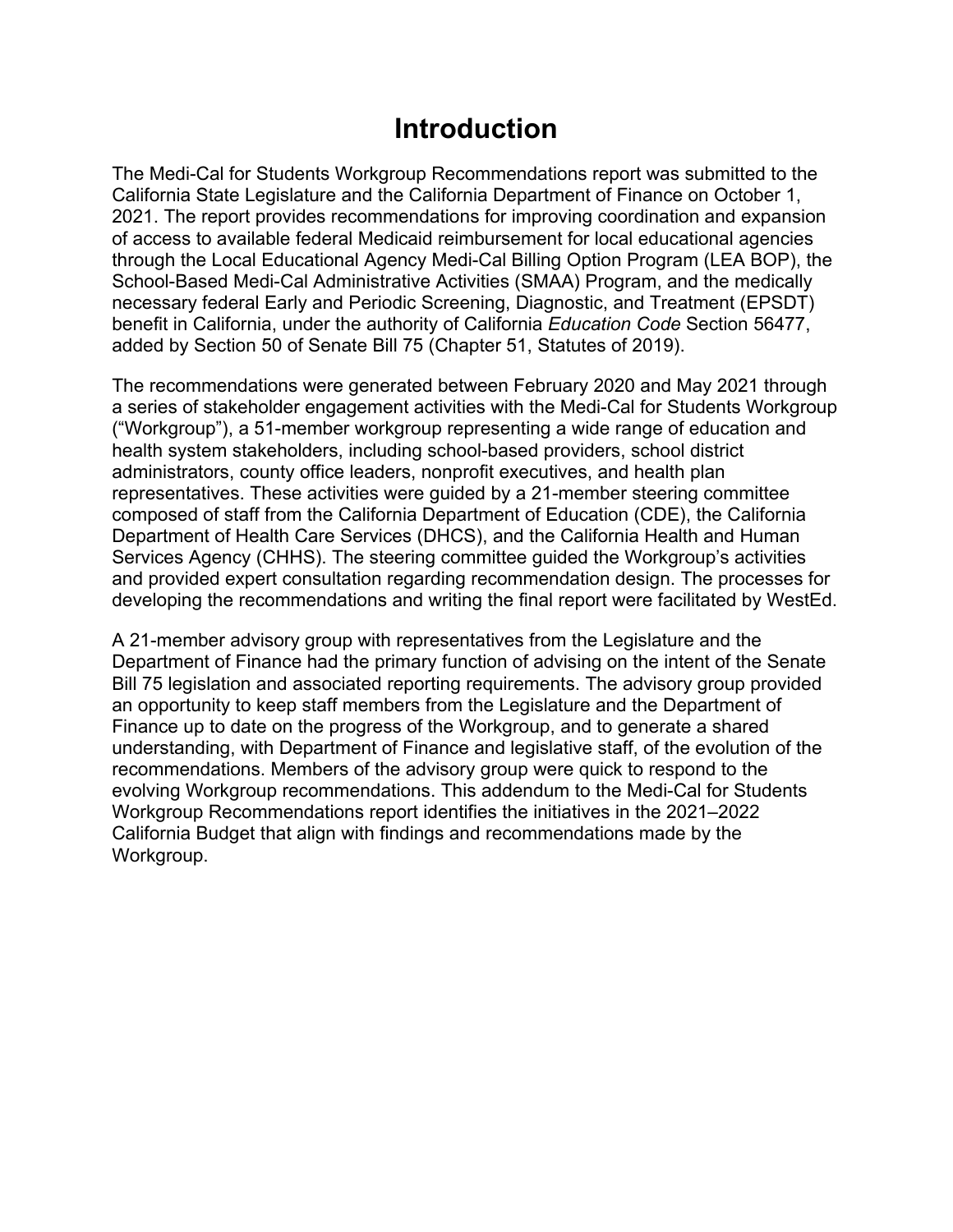### **Recommendations**

Following are the recommendations made by the Medi-Cal for Students Workgroup.

#### **Recommendation 1**

*State Interagency Collaboration: Formalize state-level collaboration between education and health systems.* 

- **Action 1-A:** Provide necessary resources to the CDE and the DHCS so they can hire and retain dedicated staff to establish a system of ongoing state-level collaboration.
- **Action 1-B:** Utilize an advisory group to solve problems and provide guidance related to collaboration between the education and health systems. The advisory group should include youth and families; representatives from departments such as the CDE, the DHCS, the CHHS, and the Department of Managed Health Care; and representatives from county offices of education, school districts, county mental health plans, managed care plans, and community-based organizations.

#### **Recommendation 2**

*Local Agency Training and Guidance: Provide targeted training and guidance to local education agencies (LEAs) and health plans on implementing school-based health programs to maximize billing and reimbursement on school-based health-care expenditures and to expand access to health-care services for Medicaid-eligible students.* 

- **Action 2-A:** Produce training and targeted technical assistance resources for LEAs, county mental health plans, and managed care plans.
- **Action 2-B:** Create conditions that will enable collaboration between health plans and LEAs to flourish and, where appropriate and legally allowable, encourage contracts and memoranda of understanding between LEAs and managed care plans and county mental health plans.

#### **Recommendation 3**

*School-Based Health Services Demonstration Sites: Create school-based health services demonstration sites to improve technical assistance provided to LEAs about school-based health and to capitalize on recent school-based Medicaid investments and initiatives.* 

• **Action 3-A:** Engage a contractor to pilot technical assistance strategies in school-based health services demonstration sites that: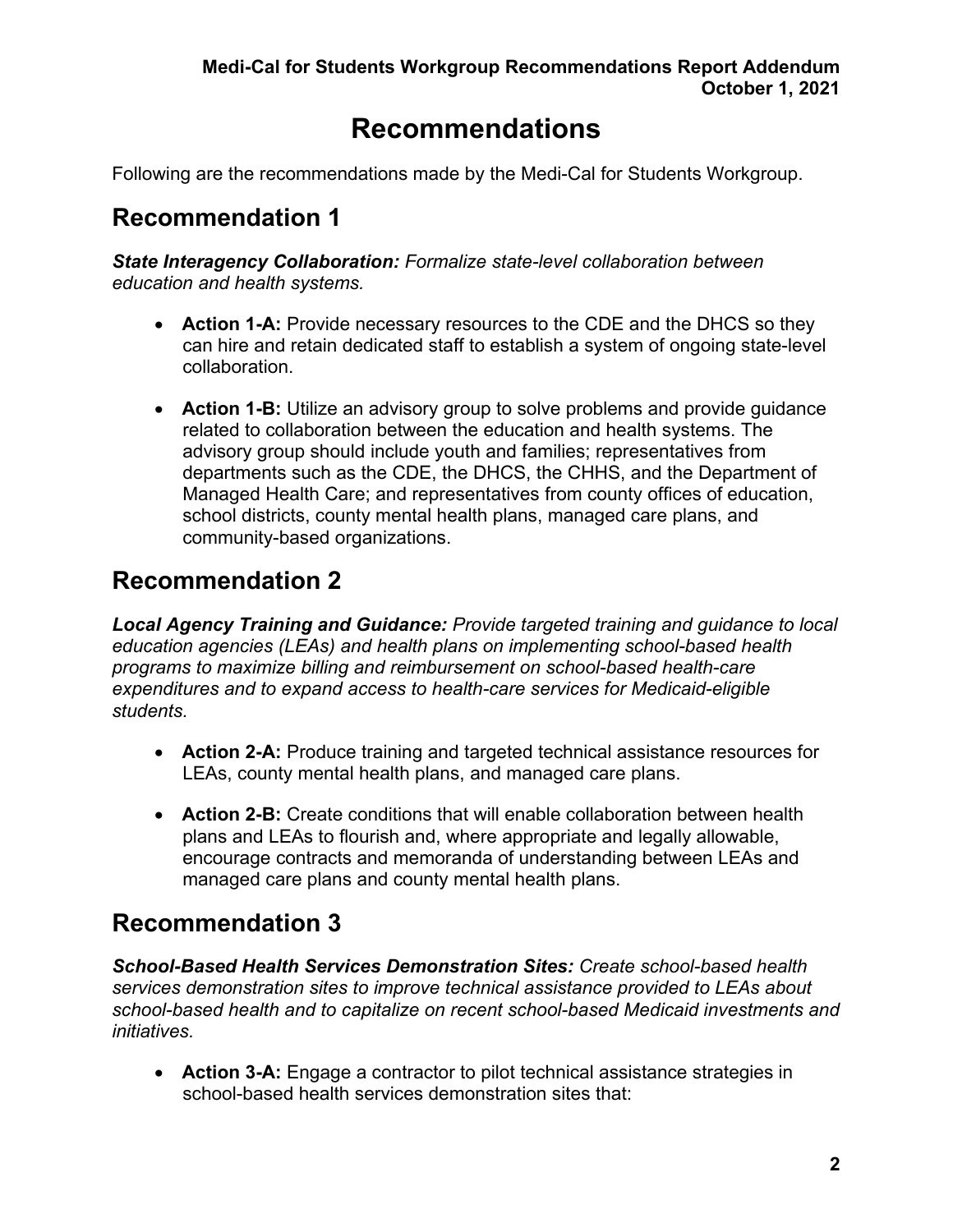- Implement new school-based Medicaid investments and initiatives;
- Produce effective partnerships among LEAs, managed care plans, county mental health plans, community stakeholders, and LEA BOP and SMAA Program vendors; and
- Provide a wider array of services to Medicaid-eligible students across all three primary Medicaid access points: (a) county mental health plans, (b) managed care plans, and (c) the LEA BOP and the SMAA Program.
- **Action 3-B:** Apply the lessons learned from the school-based health services demonstration sites to inform future technical assistance to LEAs and health plans.

#### **Recommendation 4**

*LEA BOP Audit Support: To facilitate the LEA BOP audit process, implement feedback loops between LEAs and the DHCS Audits and Investigations Division that foster collaborative learning and continuous improvement, and develop resources that support LEA audit preparation.*

- **Action 4-A:** Enhance auditor practices through auditor training informed by user experience and gather regular feedback from LEAs about their LEA BOP audit experiences.
- **Action 4-B:** Develop audit-related technical assistance processes to support LEAs before, during, and after the LEA BOP audit process.

#### **Recommendation 5**

*Access to Preventive Services: Identify options for expanding access to school-based preventive physical health, mental health, and substance use disorder services.*

- **Action 5-A:** Identify opportunities to provide mental health and substance use disorder treatment in schools when risk factors exist but the child does not have a diagnosis.
- **Action 5-B:** Develop a framework for school-based preventive physical health, mental health, and substance use disorder services, in accordance with national guidelines for such services, and identify the funding sources available for each service.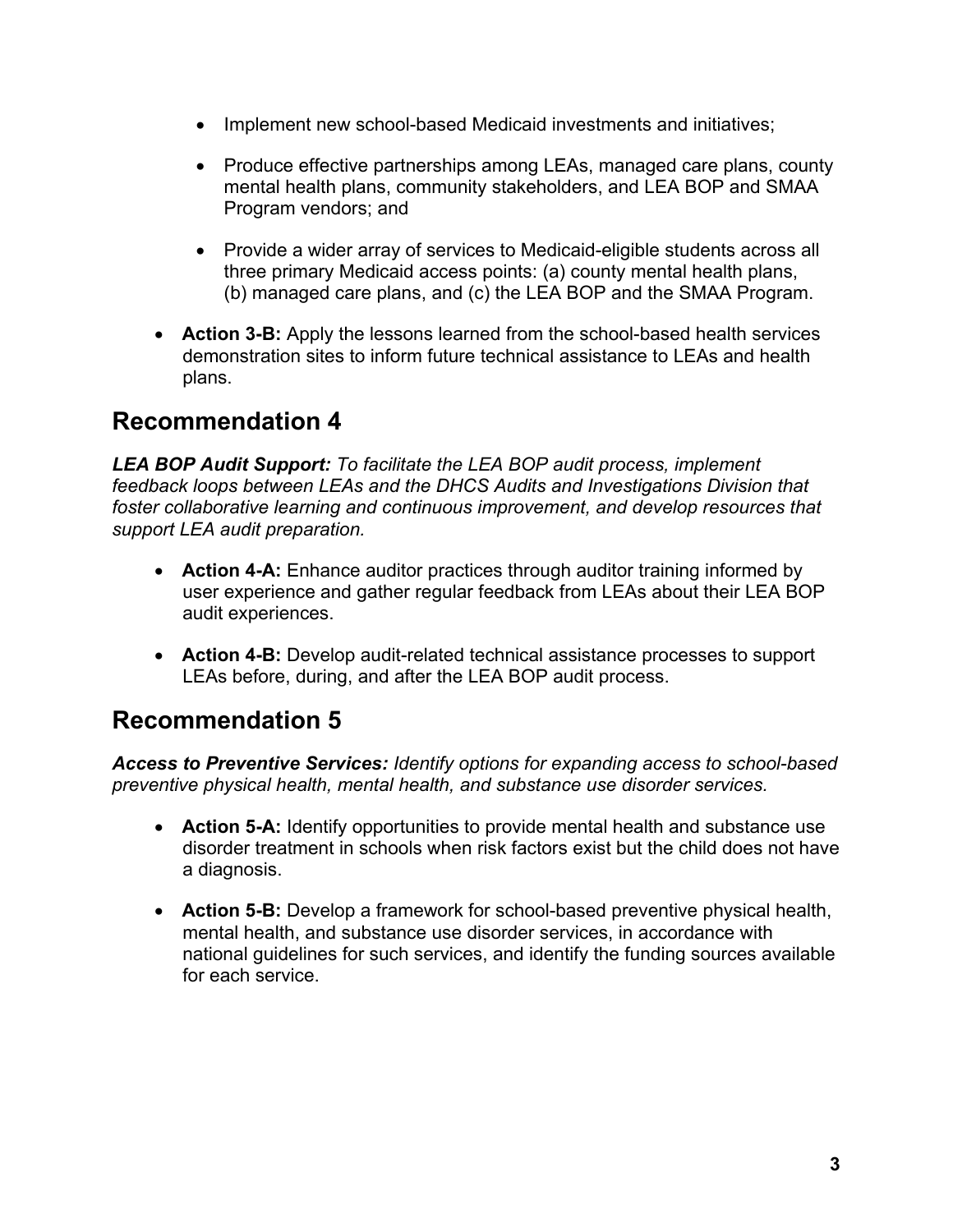## **Related 2021–2022 California Budget Initiatives**

The following table outlines the 2021–2022 California Budget initiatives that are related to the Medi-Cal for Students Workgroup Recommendations.

#### **Table 1. Related California Budget Initiatives**

| <b>Budget Initiative</b>                                                                                                                                                                                                                                                                             | <b>Medi-Cal for Students Workgroup</b><br><b>Recommendation</b>                                                                                        |
|------------------------------------------------------------------------------------------------------------------------------------------------------------------------------------------------------------------------------------------------------------------------------------------------------|--------------------------------------------------------------------------------------------------------------------------------------------------------|
| <b>California Education Code Article 1.5</b><br>(commencing with Section 49418) by<br>Stats. 2021, Ch. 44, Sec. 61. AB 130<br>effective July 9, 2021.<br>Office of School-Based Health<br>https://leginfo.legislature.ca.gov/faces/bill<br>TextClient.xhtml?bill id=202120220AB13<br>$\underline{0}$ | <b>Recommendation 1</b><br>$\bullet$<br><b>Recommendation 2</b><br>Recommendation 3<br><b>Recommendation 4</b><br>$\bullet$<br><b>Recommendation 5</b> |
| <b>California Education Code Article 1.5</b><br>(commencing with Section 49421) by<br>Stats. 2021, Ch. 44, Sec. 61. AB 130<br>effective July 9, 2021.<br><b>School Health Demonstration Project</b><br>https://leginfo.legislature.ca.gov/faces/bill<br>TextClient.xhtml?bill id=202120220AB13       | <b>Recommendation 3</b><br>$\bullet$                                                                                                                   |
| <u>0</u><br><b>California Education Code Article 1.5</b><br>(commencing with Section 49422) by<br>Stats. 2021, Ch. 44, Sec. 61. AB 130<br>effective July 9, 2021.                                                                                                                                    | <b>Recommendation 2</b>                                                                                                                                |
| <b>Technical Assistance to LEAs</b><br>https://leginfo.legislature.ca.gov/faces/bill<br>TextClient.xhtml?bill id=202120220AB13<br>0                                                                                                                                                                  |                                                                                                                                                        |
| <b>California Education Code</b><br>(commencing with Section 8900-8902)<br>by Stats. 2021, Ch. 6, Sec. 8. AB 130<br>effective July 9, 2021.                                                                                                                                                          | Recommendation 3<br>$\bullet$<br><b>Recommendation 5</b>                                                                                               |
| <b>Community Schools Partnership Act</b><br>https://leginfo.legislature.ca.gov/faces/bill<br>TextClient.xhtml?bill id=202120220AB13<br>$\underline{0}$                                                                                                                                               |                                                                                                                                                        |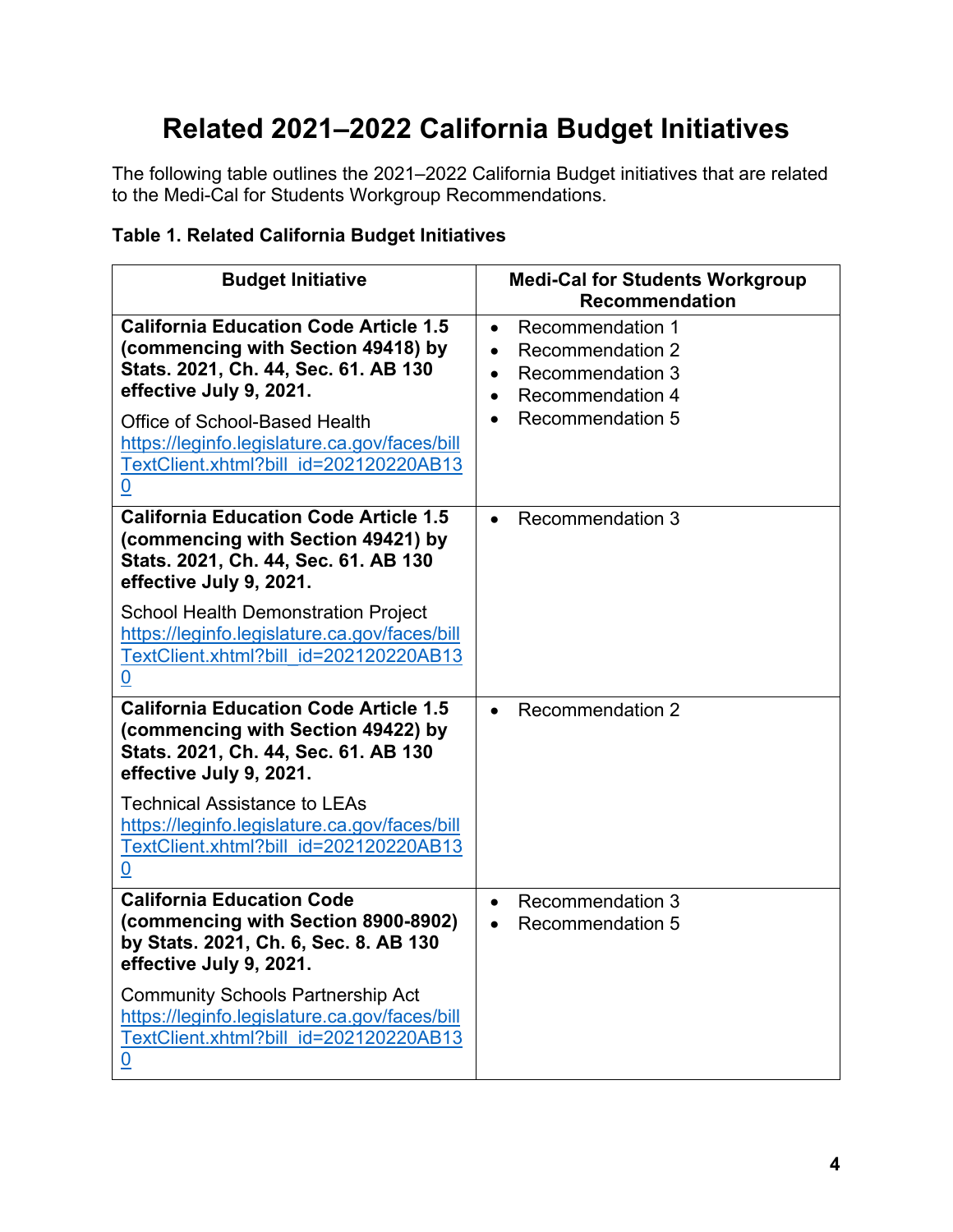| <b>Budget Initiative</b>                                                                                                                                                      | <b>Medi-Cal for Students Workgroup</b><br><b>Recommendation</b>                            |
|-------------------------------------------------------------------------------------------------------------------------------------------------------------------------------|--------------------------------------------------------------------------------------------|
| <b>California Education Code Part 7</b><br>(commencing with Section 5961.3) by<br>Stats. 2021, Ch. 2, Sec. 355. AB 133<br>effective July 27, 2021.                            | <b>Recommendation 2</b><br>$\bullet$<br><b>Recommendation 3</b><br><b>Recommendation 5</b> |
| <b>Children and Youth Behavioral Health</b><br>Incentive Program<br>https://leginfo.legislature.ca.gov/faces/bill<br>TextClient.xhtml?bill id=202120220AB13<br>$\overline{3}$ |                                                                                            |
| <b>California Education Code Article 5.51</b><br>(commencing with Section 14184.100)<br>by Stats. 2021, Ch. 7, Sec. 402. AB 133<br>effective July 27, 2021.                   | <b>Recommendation 2</b>                                                                    |
| California Advancing and Innovating<br>Medi-Cal Act<br>https://leginfo.legislature.ca.gov/faces/bill<br>TextClient.xhtml?bill id=202120220AB13<br>$\overline{3}$              |                                                                                            |
| <b>California Education Code Article 1.5</b><br>(commencing with Section 49419,<br>49421, 49422) by Stats. 2021, Ch. 44,<br>Sec. 61. AB 130 effective July 9, 2021.           | <b>Recommendation 1</b><br>$\bullet$<br><b>Recommendation 2</b><br><b>Recommendation 4</b> |
| Local Educational Agencies Medi-Cal<br><b>Billing Option Program</b><br>https://leginfo.legislature.ca.gov/faces/bill<br>NavClient.xhtml?bill id=202120220AB13<br><u>0</u>    |                                                                                            |
| <b>California Welfare Institutions Code</b><br>Part 7 (commencing with Section 5960)<br>by Stats. 2021, Ch. 1, Sec. 355. AB 133<br>effective July 27, 2021.                   | Recommendation 2<br><b>Recommendation 3</b>                                                |
| Behavioral health continuum<br>infrastructure program<br>https://leginfo.legislature.ca.gov/faces/bill<br>NavClient.xhtml?bill id=202120220AB13<br>$\overline{3}$             |                                                                                            |